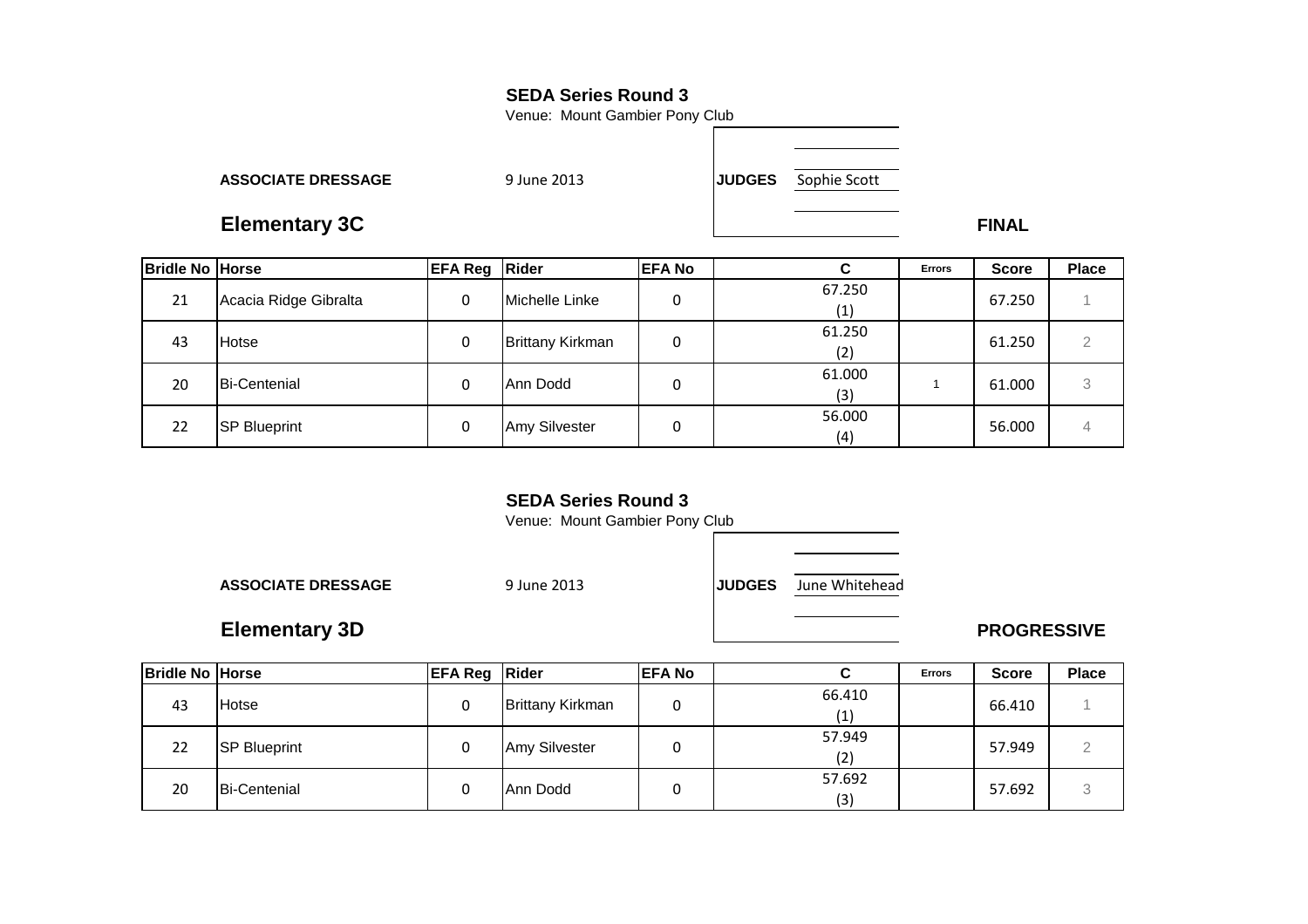| $\sim$<br>-- | $\sim$<br>$\sim$ .<br>∗ Gibralta<br>Acacia<br>sidae.<br>.<br>avic |  | Linke<br>lichelle |  | 130<br>$ -$<br>55.IZ)<br>___<br><u>л</u> |  | 55.128 |  |
|--------------|-------------------------------------------------------------------|--|-------------------|--|------------------------------------------|--|--------|--|
|--------------|-------------------------------------------------------------------|--|-------------------|--|------------------------------------------|--|--------|--|

Venue: Mount Gambier Pony Club

**ASSOCIATE DRESSAGE**

**Novice 2C**

9 June 2013 **JUDGES** June Whitehead

**C** FINAL

**Errors Score Place**

| <b>Bridle No Horse</b> |                        | <b>EFA Reg</b> | <b>Rider</b>             | <b>EFA No</b>    | C             | <b>Errors</b> | <b>Score</b> | Plac                |
|------------------------|------------------------|----------------|--------------------------|------------------|---------------|---------------|--------------|---------------------|
| 10                     | Meridian Dakota        | $\mathbf 0$    | Ellen Russell            | 0                | 71.875<br>(1) |               | 71.875       | 1                   |
| 17                     | Gary                   | $\mathbf 0$    | Kate Warneke             | 0                | 70.313<br>(2) |               | 70.313       | $\overline{2}$      |
| 16                     | Mistwood Enchantress   | $\mathbf 0$    | Amy Silvester            | $\boldsymbol{0}$ | 66.875<br>(3) |               | 66.875       | 3                   |
| 18                     | <b>WP Roxburgh</b>     | $\pmb{0}$      | <b>Meredith Phillips</b> | 0                | 63.750<br>(4) |               | 63.750       | 4                   |
| 11                     | <b>Star of Courage</b> | $\pmb{0}$      | Steph Cooper             | 0                | 61.875<br>(5) |               | 61.875       | 5                   |
| 14                     | Sarry                  | $\pmb{0}$      | <b>Ann Miller</b>        | $\boldsymbol{0}$ | 60.938<br>(6) |               | 60.938       | 6                   |
| 19                     | Tango                  | $\mathbf 0$    | <b>Kristy DeBruin</b>    | 0                | 55.625<br>(7) | $\mathbf{1}$  | 55.625       | $\overline{7}$      |
| 15                     | Binyidi Major          | $\pmb{0}$      | Lynda Field              | 0                | 52.500<br>(8) |               | 52.500       | 8                   |
| 13                     | Nimrod                 | $\pmb{0}$      | Jess Revell              | $\mathbf 0$      | 0.000<br>(9)  |               | 0.000        | $\mathcal{G}% _{0}$ |
| 12                     | <b>Kylen Matisse</b>   | $\mathbf 0$    | Cailin Kennedy           | 0                |               |               | <b>SCR</b>   |                     |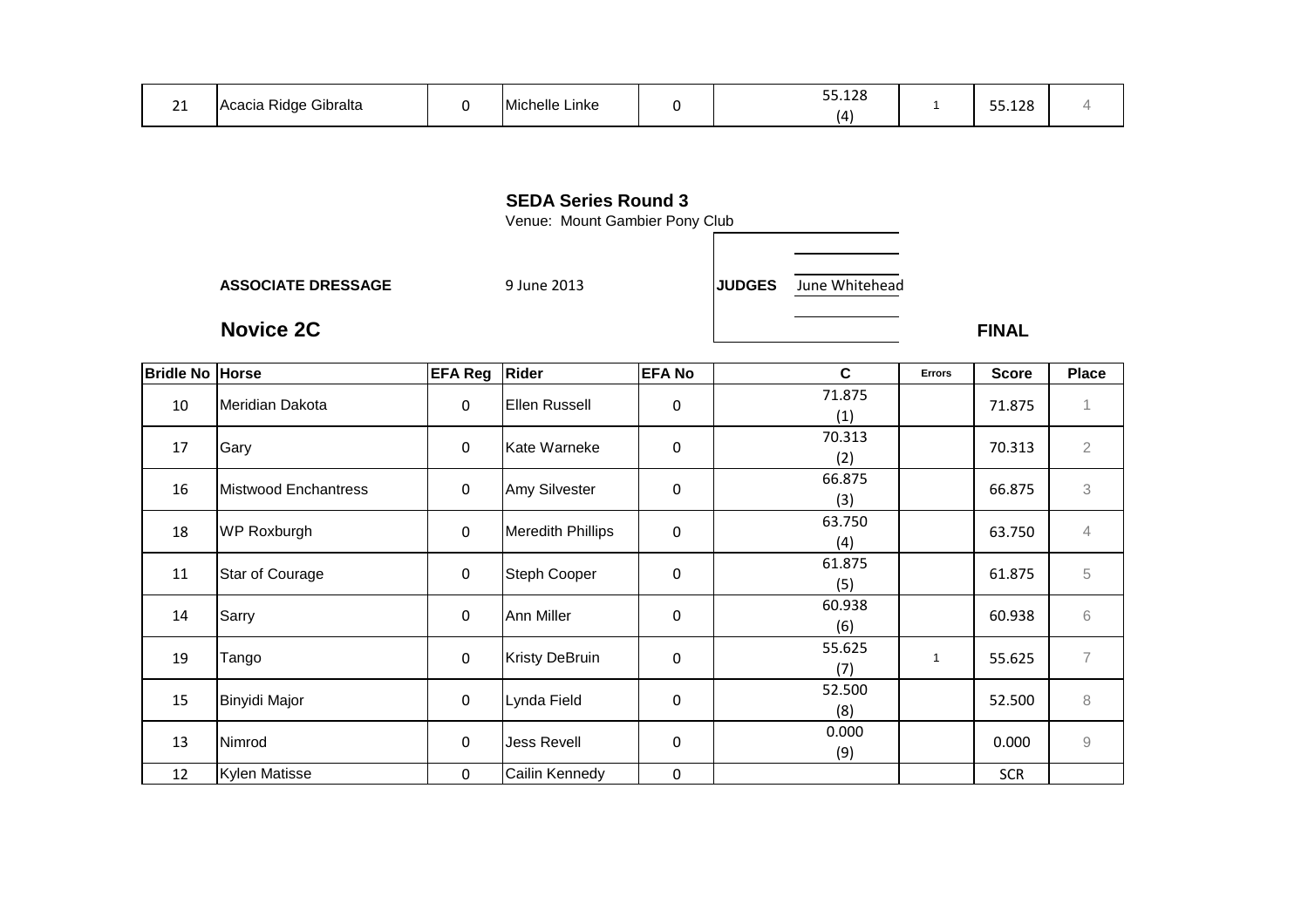Venue: Mount Gambier Pony Club

**ASSOCIATE DRESSAGE**

9 June 2013 **JUDGES** Sophie Scott

**Novice 2DFINAL** 

| <b>Bridle No Horse</b> |                      | <b>EFA Reg</b> | <b>Rider</b>         | <b>EFA No</b> | C             | <b>Errors</b> | <b>Score</b> | <b>Place</b>   |
|------------------------|----------------------|----------------|----------------------|---------------|---------------|---------------|--------------|----------------|
| 10                     | Meridian Dakota      | 0              | Ellen Russell        | 0             | 71.143<br>(1) |               | 71.143       | $\overline{A}$ |
| 17                     | Gary                 | 0              | Kate Warneke         | 0             | 67.714<br>(2) |               | 67.714       | $\overline{2}$ |
| 13                     | Nimrod               | 0              | <b>Jess Revell</b>   | 0             | 66.286<br>(3) |               | 66.286       | 3              |
| 11                     | Star of Courage      | 0              | <b>Steph Cooper</b>  | 0             | 63.143<br>(4) |               | 63.143       | $\overline{4}$ |
| 16                     | Mistwood Enchantress | 0              | <b>Amy Silvester</b> | 0             | 60.286<br>(5) |               | 60.286       | 5              |
| 15                     | <b>Binyidi Major</b> | 0              | Lynda Field          | 0             | 59.143<br>(6) |               | 59.143       | 6              |
| 14                     | Sarry                | 0              | <b>Ann Miller</b>    | 0             | 56.571<br>(7) |               | 56.571       | $\overline{7}$ |
| 12                     | <b>Kylen Matisse</b> | 0              | Cailin Kennedy       | 0             |               |               | <b>SCR</b>   |                |

## **SEDA Series Round 3**

Venue: Mount Gambier Pony Club

**ASSOCIATE DRESSAGE**

9 June 2013 **JUDGES** Ann Dodd

**Preliminary 1C**

**C** PROGRESSIVE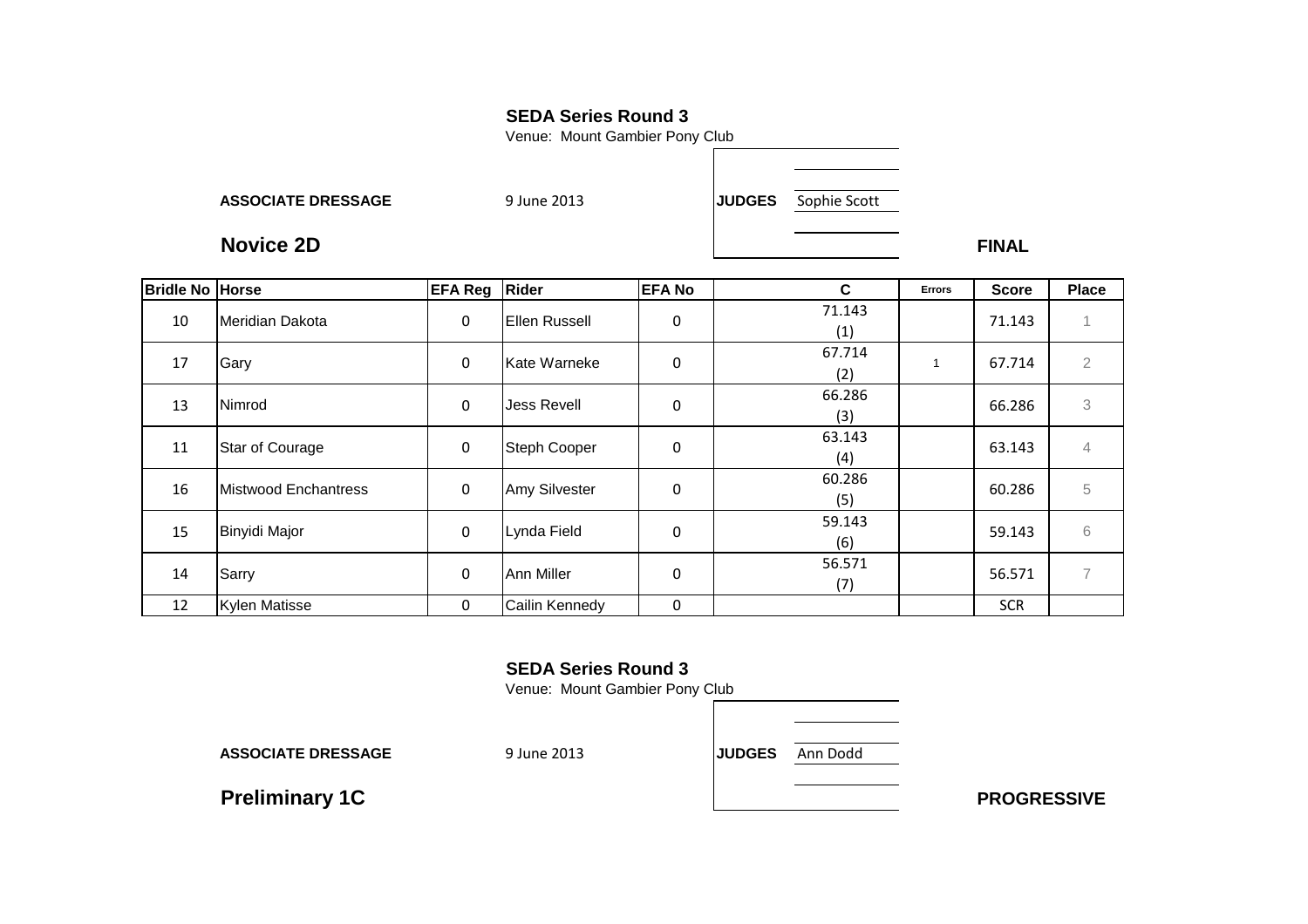| <b>Bridle No Horse</b> |                           | <b>EFA Reg</b> | <b>Rider</b>             | <b>EFA No</b>    | $\mathbf c$      | <b>Errors</b>  | <b>Score</b> | <b>Place</b>   |
|------------------------|---------------------------|----------------|--------------------------|------------------|------------------|----------------|--------------|----------------|
| 44                     | Danson Weltmayer          | 0              | John Thompson            | 0                | 79.091<br>(1)    |                | 79.091       | 1              |
| 18                     | <b>WP Roxburgh</b>        | 0              | <b>Meredith Phillips</b> | 0                | 67.273<br>(2)    |                | 67.273       | $\overline{2}$ |
| 42                     | Jackson                   | 0              | <b>Brittany Kirkman</b>  | 0                | 66.364<br>(3)    |                | 66.364       | 3              |
| 36                     | <b>Chappell Street</b>    | 0              | June Whitehead           | 0                | 63.182<br>(4)    |                | 63.182       | $\overline{4}$ |
| 27                     | Casey                     | 0              | Emily Hill               | 0                | 59.091<br>$(=5)$ |                | 59.091       | $=5$           |
| 32                     | Barrington Lightyear      | 0              | Donna Eichler            | 0                | 59.091<br>$(=5)$ | $\mathbf{1}$   | 59.091       | $= 5$          |
| 38                     | <b>Blue Thunder</b>       | 0              | Steph Cooper             | 0                | 59.091<br>$(=5)$ | $\mathbf{1}$   | 59.091       | $=5$           |
| 26                     | Roxliegh Fangelica        | 0              | <b>Sally Russell</b>     | 0                | 58.636<br>$(=8)$ |                | 58.636       | $=8$           |
| 28                     | October                   | 0              | Anna Mitchell            | 0                | 58.636<br>$(=8)$ |                | 58.636       | $=8$           |
| 23                     | Jazail Miri               | 0              | Robyn Parker             | 0                | 58.182<br>(10)   |                | 58.182       | 10             |
| 39                     | Tya Topsy                 | 0              | Amy Williams             | 0                | 56.364<br>(11)   |                | 56.364       | 11             |
| 25                     | Centillo                  | 0              | Nina Lonergan            | 0                | 55.455<br>(12)   |                | 55.455       | 12             |
| 31                     | Do The Foxrtot            | 0              | <b>Ashley Eichler</b>    | 0                | 54.545<br>(13)   | $\overline{2}$ | 54.545       | 13             |
| 33                     | <b>Pretty Chika</b>       | 0              | Stephanie Clayfield      | $\boldsymbol{0}$ | 51.818<br>(14)   |                | 51.818       | 14             |
| 35                     | <b>Buttons</b>            | 0              | Amanda Munn              | 0                | 50.000<br>(15)   |                | 50.000       | 15             |
| 34                     | <b>Glenfield Rushette</b> | 0              | <b>Wayne Field</b>       | 0                | 49.091<br>(16)   |                | 49.091       | 16             |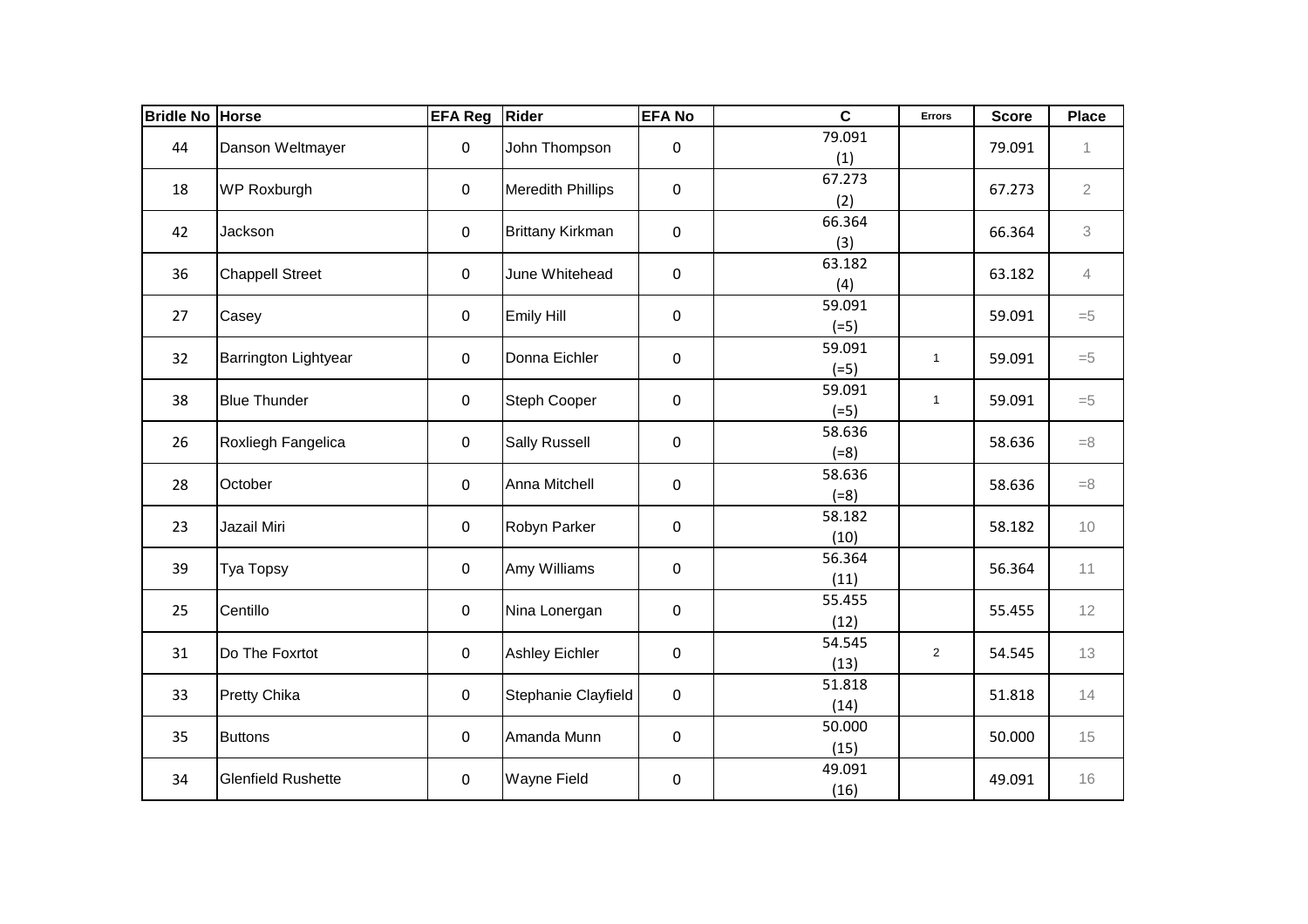| 24 | Spot On The Dot           | Amy Williams          | 48.636<br>(17) | 48.636     |    |
|----|---------------------------|-----------------------|----------------|------------|----|
| 37 | Scooby                    | Kate Williams         | 43.636<br>(18) | 43.636     | 18 |
| 29 | Regglebrook Razzle Dazzle | Sally Bond            |                | <b>SCR</b> |    |
| 30 | Wilbur                    | <b>Courtney Noble</b> |                | <b>SCR</b> |    |
| 40 | <b>Wadelee Cartier</b>    | Jess Herring          |                | <b>SCR</b> |    |
| 41 | Abby                      | Sophie Scott          |                | <b>SCR</b> |    |

Venue: Mount Gambier Pony Club

**ASSOCIATE DRESSAGE**

9 June 2013 **JUDGES** Sophie Scott

**Preliminary 1D**

**FINAL** 

| <b>Bridle No Horse</b> |                             | <b>EFA Reg Rider</b> |                          | <b>EFA No</b> | C      | <b>Errors</b> | <b>Score</b> | <b>Place</b>   |
|------------------------|-----------------------------|----------------------|--------------------------|---------------|--------|---------------|--------------|----------------|
| 44                     | Danson Weltmayer            | $\mathbf 0$          | John Thompson            | 0             | 86.364 |               | 86.364       |                |
|                        |                             |                      |                          |               | (1)    |               |              |                |
| 34                     | <b>Glenfield Rushette</b>   | $\pmb{0}$            | <b>Wayne Field</b>       | 0             | 70.000 |               | 70.000       | $\overline{2}$ |
|                        |                             |                      |                          |               | (2)    |               |              |                |
| 28                     | October                     | $\mathbf 0$          | Anna Mitchell            | 0             | 68.182 |               | 68.182       | 3              |
|                        |                             |                      |                          |               | (3)    |               |              |                |
| 32                     | <b>Barrington Lightyear</b> | $\mathbf 0$          | Donna Eichler            | 0             | 66.818 |               | 66.818       | $=4$           |
|                        |                             |                      |                          |               | $(=4)$ |               |              |                |
| 42                     | Jackson                     | $\mathbf 0$          | <b>Brittany Kirkman</b>  | 0             | 66.818 |               | 66.818       | $=4$           |
|                        |                             |                      |                          |               | (=4)   |               |              |                |
| 18                     |                             |                      |                          | 0             | 65.909 |               |              | 6              |
|                        | <b>WP Roxburgh</b>          | 0                    | <b>Meredith Phillips</b> |               | (6)    |               | 65.909       |                |
| 26                     |                             |                      |                          | 0             | 65.455 |               | 65.455       | 7              |
|                        | Roxliegh Fangelica          | 0                    | <b>Sally Russell</b>     |               | (7)    |               |              |                |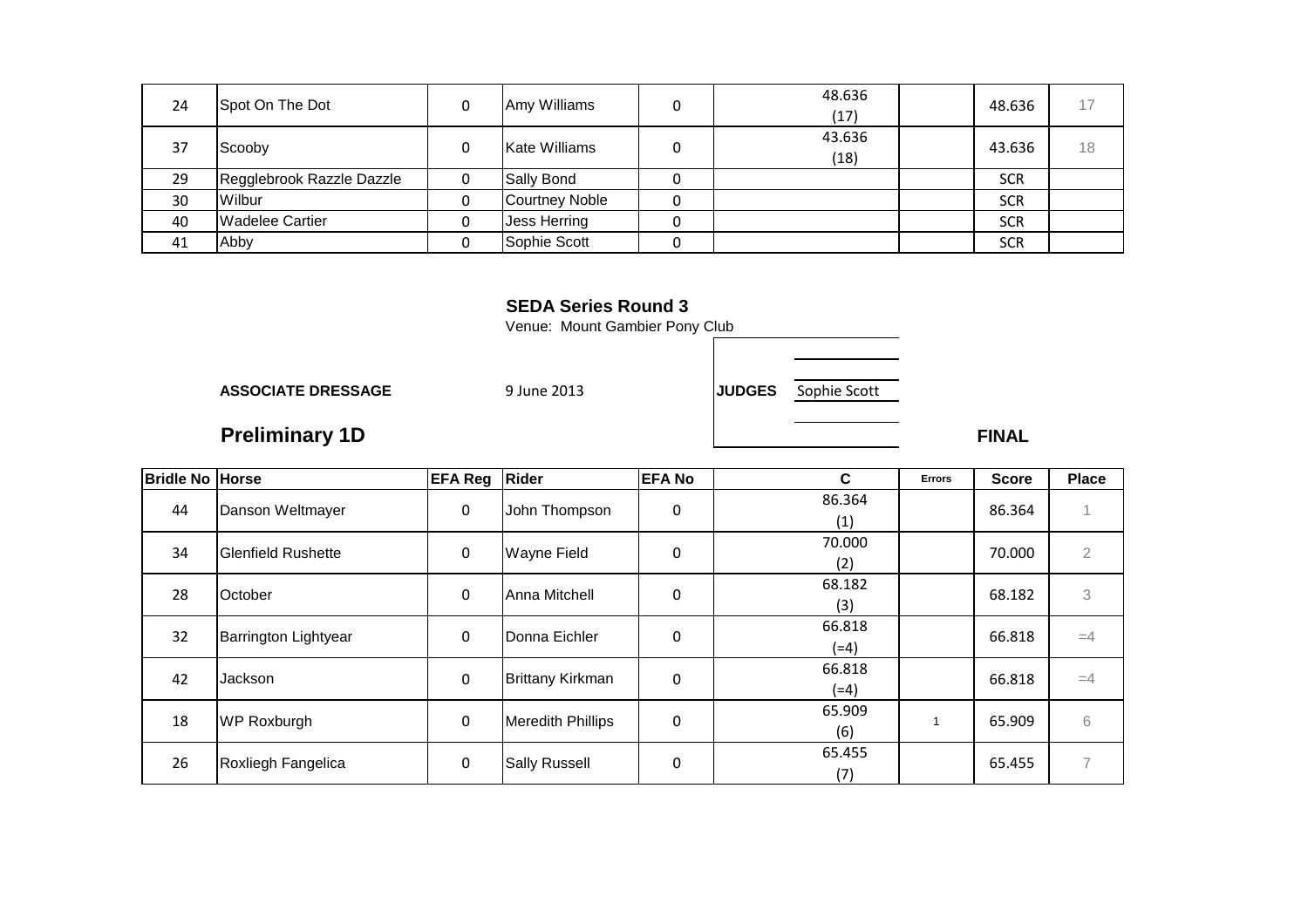| 23 | Jazail Miri               | $\mathbf 0$ | Robyn Parker          | $\mathbf 0$  | 65.000<br>(8)     |              | 65.000     | 8                   |
|----|---------------------------|-------------|-----------------------|--------------|-------------------|--------------|------------|---------------------|
| 19 | Tango                     | 0           | <b>Kristy DeBruin</b> | 0            | 61.818<br>(9)     |              | 61.818     | $\mathcal{G}% _{0}$ |
| 24 | Spot On The Dot           | $\mathbf 0$ | Amy Williams          | $\mathbf 0$  | 60.909<br>$(=10)$ |              | 60.909     | $=10$               |
| 36 | <b>Chappell Street</b>    | $\mathbf 0$ | June Whitehead        | 0            | 60.909<br>$(=10)$ |              | 60.909     | $=10$               |
| 38 | <b>Blue Thunder</b>       | 0           | <b>Steph Cooper</b>   | 0            | 60.909<br>$(=10)$ |              | 60.909     | $=10$               |
| 39 | <b>Tya Topsy</b>          | $\mathbf 0$ | Amy Williams          | $\mathbf 0$  | 60.909<br>$(=10)$ |              | 60.909     | $=10$               |
| 31 | Do The Foxrtot            | $\mathbf 0$ | <b>Ashley Eichler</b> | 0            | 60.000<br>(14)    | $\mathbf{1}$ | 60.000     | 14                  |
| 25 | Centillo                  | 0           | Nina Lonergan         | 0            | 59.091<br>$(=15)$ |              | 59.091     | $=15$               |
| 35 | <b>Buttons</b>            | 0           | Amanda Munn           | 0            | 59.091<br>$(=15)$ |              | 59.091     | $=15$               |
| 27 | Casey                     | $\mathbf 0$ | Emily Hill            | 0            | 57.727<br>(17)    | $\mathbf{1}$ | 57.727     | 17                  |
| 37 | Scooby                    | 0           | <b>Kate Williams</b>  | $\mathbf 0$  | 56.364<br>(18)    |              | 56.364     | 18                  |
| 33 | <b>Pretty Chika</b>       | $\pmb{0}$   | Stephanie Clayfield   | $\mathbf 0$  | 55.000<br>(19)    |              | 55.000     | 19                  |
| 29 | Regglebrook Razzle Dazzle | 0           | Sally Bond            | $\mathbf{0}$ |                   |              | <b>SCR</b> |                     |
| 30 | Wilbur                    | 0           | <b>Courtney Noble</b> | $\mathbf 0$  |                   |              | <b>SCR</b> |                     |
| 40 | <b>Wadelee Cartier</b>    | $\mathbf 0$ | <b>Jess Herring</b>   | 0            |                   |              | <b>SCR</b> |                     |
| 41 | Abby                      | 0           | Sophie Scott          | 0            |                   |              | <b>SCR</b> |                     |

Venue: Mount Gambier Pony Club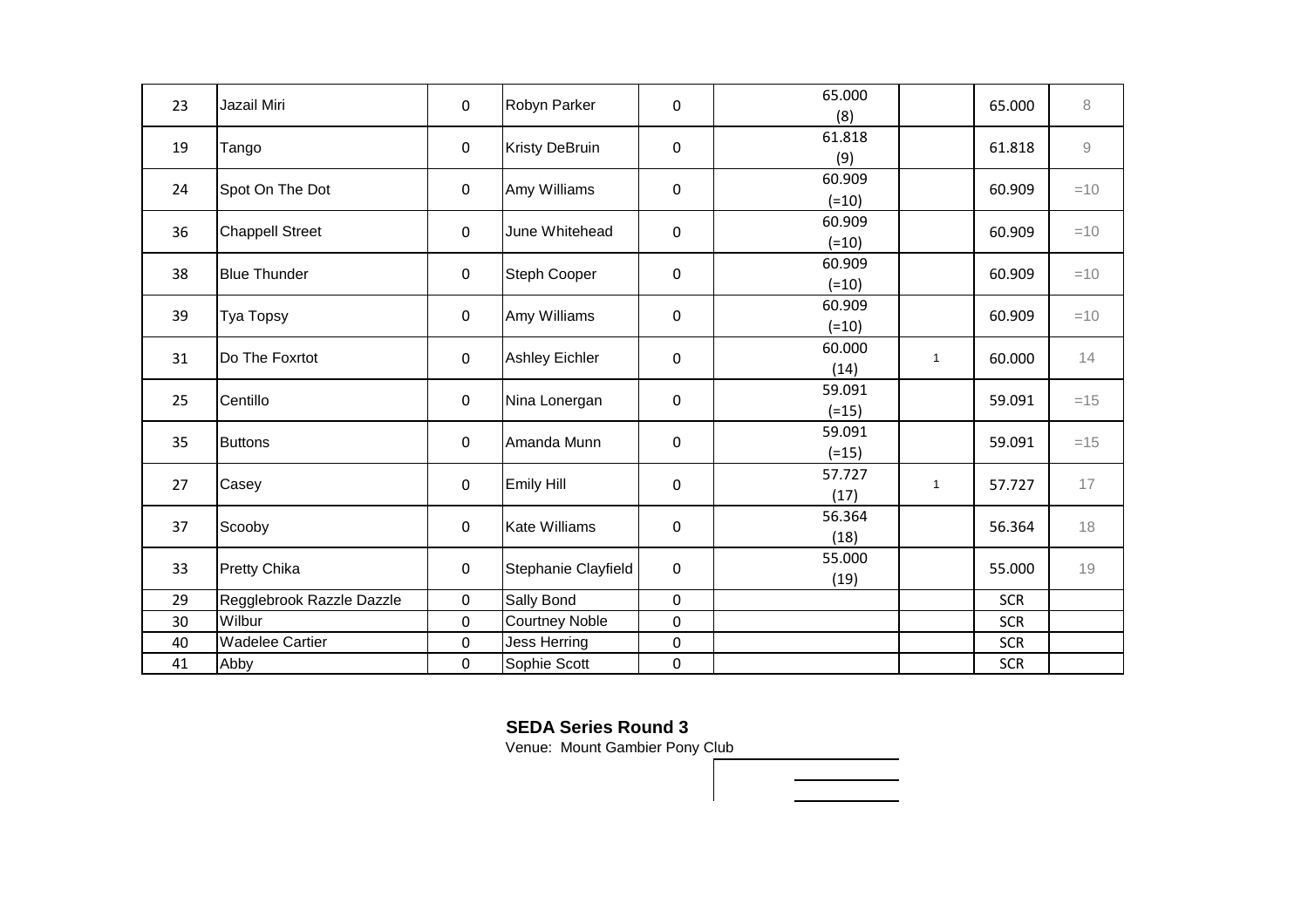**ASSOCIATE DRESSAGE**

9 June 2013 **JUDGES** Andrea Riedel-Carrison

**Preparatory C**

**C** FINAL

| <b>Bridle No Horse</b> |                        | <b>EFA Reg Rider</b> |                       | <b>EFA No</b> | C.            | <b>Errors</b> | <b>Score</b> | <b>Place</b> |
|------------------------|------------------------|----------------------|-----------------------|---------------|---------------|---------------|--------------|--------------|
|                        | Ace                    | 0                    | <b>Julie Warneke</b>  | 0             | 63.000<br>(1) |               | 63.000       |              |
|                        | <b>Classic Antonio</b> | 0                    | Teresa Priddle        | 0             | 58.000<br>(2) |               | 58,000       | 2            |
|                        | Beaujolang             | 0                    | <b>Sally Mitchell</b> | 0             | 56.500<br>(3) |               | 56.500       | 3            |
| 4                      | Whitney                | 0                    | Mercedes Scott        |               | 53.000<br>(4) |               | 53.000       | 4            |
|                        | <b>Rocket Science</b>  | $\Omega$             | Lesa Van Uitertt      |               | 47.500<br>(5) |               | 47.500       | 5            |

#### **SEDA Series Round 3**

Venue: Mount Gambier Pony Club

**ASSOCIATE DRESSAGE**

| E | 9 June 2013 | JUDGES Kristy de Bruin |
|---|-------------|------------------------|
|   |             |                        |

# **Preparatory D**

**FINAL** 

| <b>Bridle No Horse</b> |                 | <b>EFA Reg Rider</b> |                       | <b>EFA No</b> | ◠             | <b>Errors</b> | <b>Score</b> | <b>Place</b> |
|------------------------|-----------------|----------------------|-----------------------|---------------|---------------|---------------|--------------|--------------|
| 4                      | Whitney         | 0                    | Mercedes Scott        | 0             | 54.737<br>(1) |               | 54.737       |              |
|                        | Ace             | 0                    | Julie Warneke         | 0             | 49.474<br>(2) |               | 49.474       |              |
|                        | Beaujolang      | 0                    | <b>Sally Mitchell</b> | 0             | 45.789<br>(3) |               | 45.789       | 3            |
|                        | Classic Antonio | 0                    | Teresa Priddle        | 0             | 38.421<br>(4) |               | 38.421       | 4            |